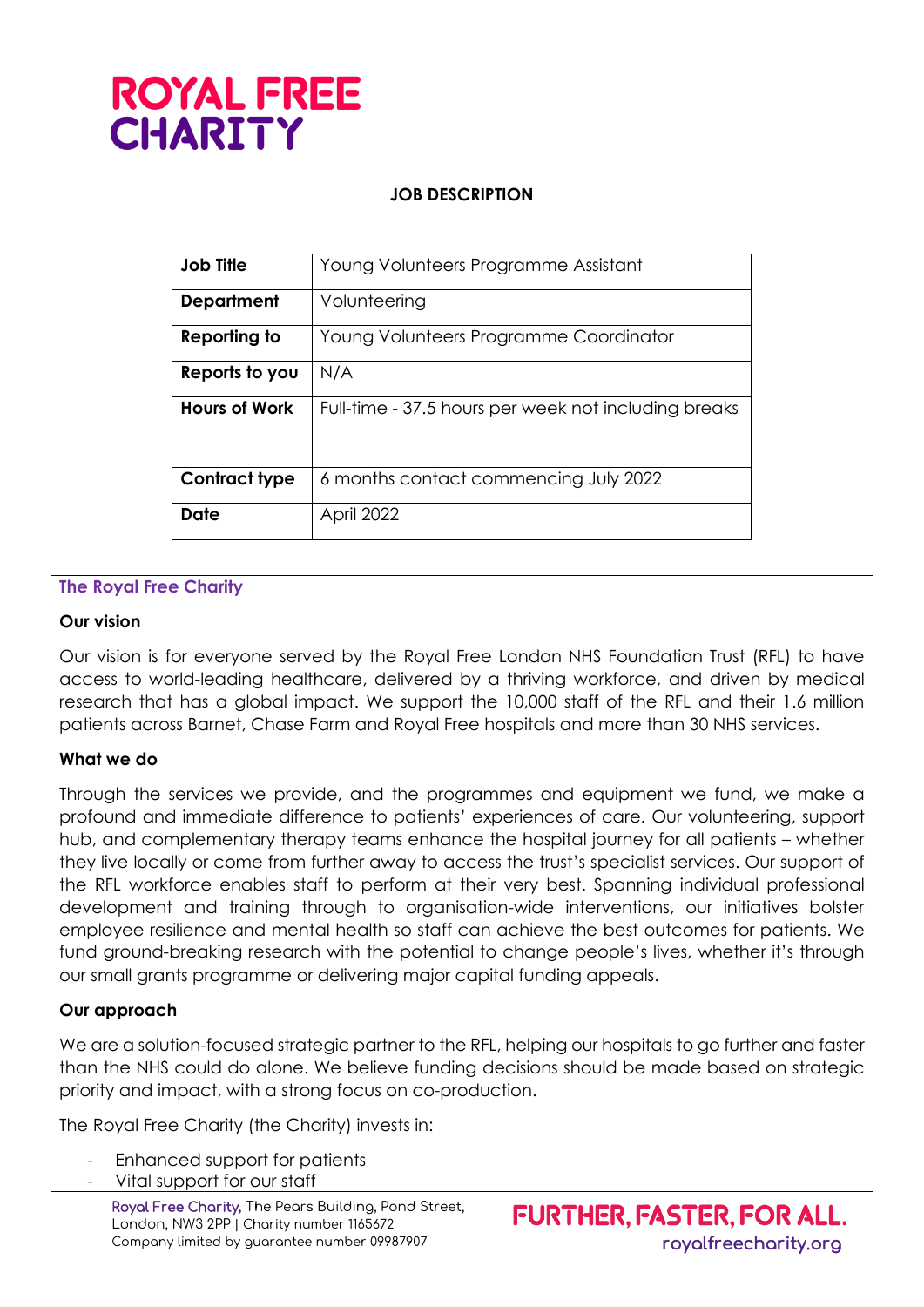

- Ground-breaking research and innovation
- Cutting-edge medical equipment

### **The generosity of our donors, fundraisers and volunteers enables us to do this.**

The Charity, which employs about 80 people, is working towards becoming an employer of choice.

### **Volunteering Team**

The volunteering team is responsible for providing meaningful and impactful volunteering opportunities whilst delivering services that improve the experiences of staff and patients in the hospitals. The department is split into two teams, one at the Royal Free Hospital and the other covering Barnet Hospital and Chase Farm Hospital. The young volunteers programme runs in parallel to the core volunteering programme across all hospital sites so the young volunteers programme coordinator and assistant work across both teams.

The young volunteers programme (16 to 23 year olds) is split into two key opportunities: weekly volunteering for 6 months (at any of RFL's hospital sites) or a 2-week intensive volunteering opportunity over the summer holidays (at the Royal Free Hospital and Barnet Hospital). We also anticipate an additional two opportunities for young people to be running at the Royal Free Hospital – a supported volunteering programme for young adults with additional needs in partnership with Project Choice and volunteering opportunities for the local NHS Cadets programme.

The purpose of the Young Volunteers Programme Assistant role is to support the Young Volunteers Programme Coordinator with the smooth running of the above opportunities for young people at the Royal Free Hospital and Barnet Hospital.

#### **Principal accountabilities / responsibilities: -**

#### **Key responsibilities:**

- To assist with the recruitment, induction and placing of young volunteers into appropriate volunteering roles across the Trust
- To assist with the training, development and settling in of new young volunteers. Further checking in with them regularly to ensure that they are getting the most they can from their volunteering opportunity
- To be flexible in the offer of support for different young volunteers based on their needs, encouraging them to develop in their volunteering experiences
- To liaise with the Trust staff and patients to help gain feedback on the impact of the young volunteers
- To support with the collection of feedback and impact measurement from the young volunteers about their experiences to evaluate the programme and report on progress.
- To support with answering enquiries about the programme
- To support with the collection of photographic and written content for internal and external communications about the young volunteers programme

Royal Free Charity, The Pears Building, Pond Street, London, NW3 2PP | Charity number 1165672 Company limited by guarantee number 09987907 royalfreecharity.org

**FURTHER, FASTER, FOR ALL.**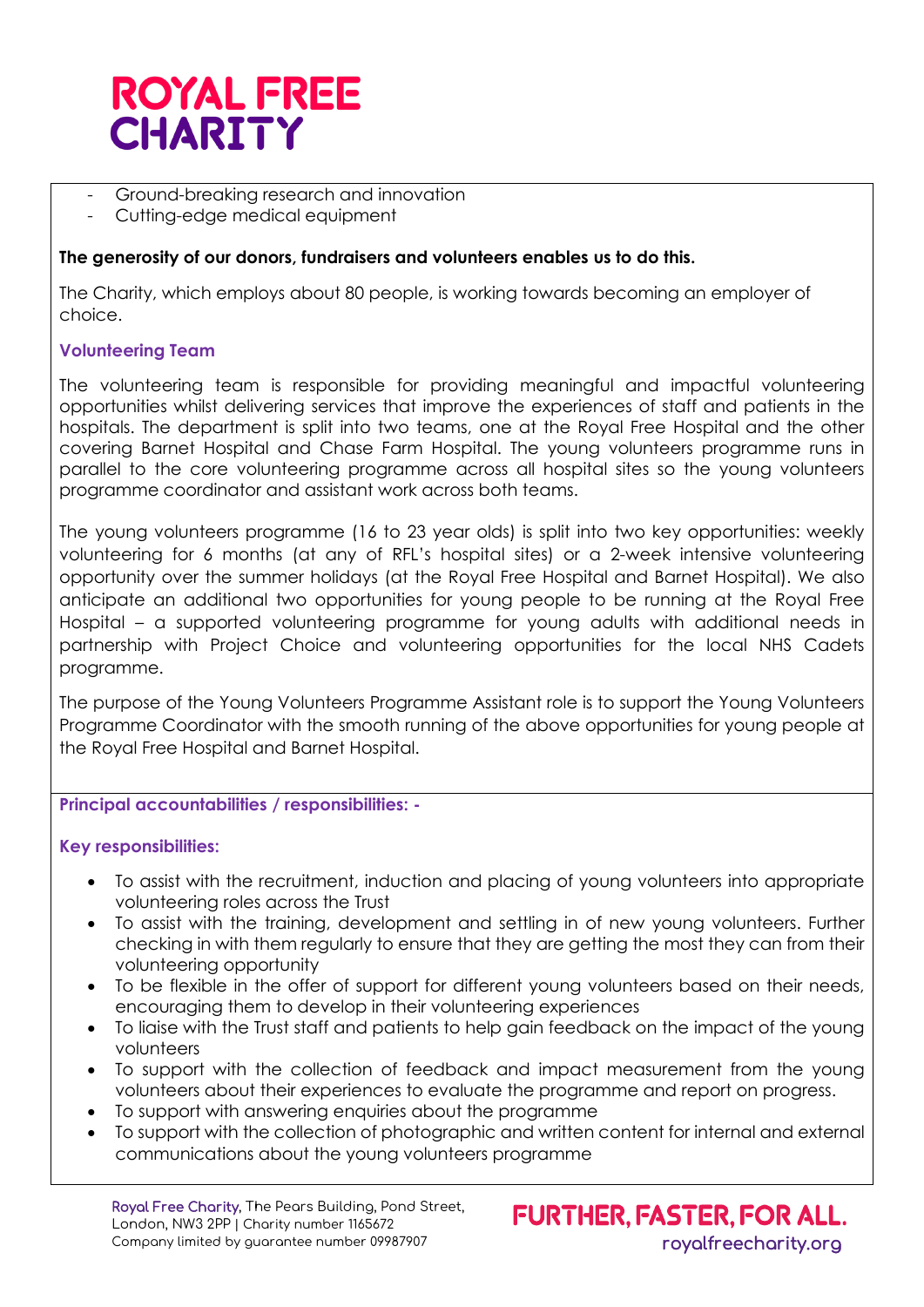# **ROYAL FREE CHARITY**

# **Key relationships:**

- Members of the volunteering team to ensure that the young volunteers programme runs in harmony with the wider volunteering programme at the Royal Free Charity
- The young volunteers that are talking part in the volunteering programme to gain their feedback on their experiences and the impact of the experience on themselves
- Key members of Trust staff to develop opportunities for and measure the impact of young volunteers
- Members of the Royal Free Charity's engagement and communications team to provide content for internal and external use.

## **Other:**

- To build relationships across the Charity and the Royal Free London to enable own work, and engage with internal and external stakeholders to raise the profile of the programme.
- To take time for personal development, contributing learning and ideas to the wider team.
- To deputise for the young volunteers programme coordinator as appropriate.
- To work unsupervised
- To work to tight deadlines and deliver results
- To have a positive professional work attitude
- Be highly motivated and able to take the initiative
- Be enthusiastic and passionate for the Charity / Hospital environment
- To have a strong affinity with the NHS and philanthropic values
- To have attention to detail
- To support your team and your other colleagues
- Attend meetings and training as required
- Be flexible and respond to the needs of services
- Attend supervision on a regular basis with the line manager
- To treat everyone equally, regardless of class, age, disability, gender identity or gender expression, race, ethnicity, religion or belief, sexual orientation, or any other equality characteristic
- Read and adhere to the Charity policies, including the dress code, and all relevant legislation and ensure that any team members who report to you do the same
- Be aware of and have a good understanding of Health and Safety at Work and the Fire Procedure and understand the correct action to be taken in the event of a fire
- To work to the Charity's Vision and Mission
- To undertake any other tasks commensurate with the role
- Having COVID19 vaccination will be a condition of employment unless exempt. It will apply for those who may work within the Royal Free London Hospitals and/or have contact with patients or services but are not directly involved in their care and/or who have face-to-face contact with patients and service areas with routine and regular access to patient care areas for the purposes of their work.

**FURTHER, FASTER, FOR ALL.**